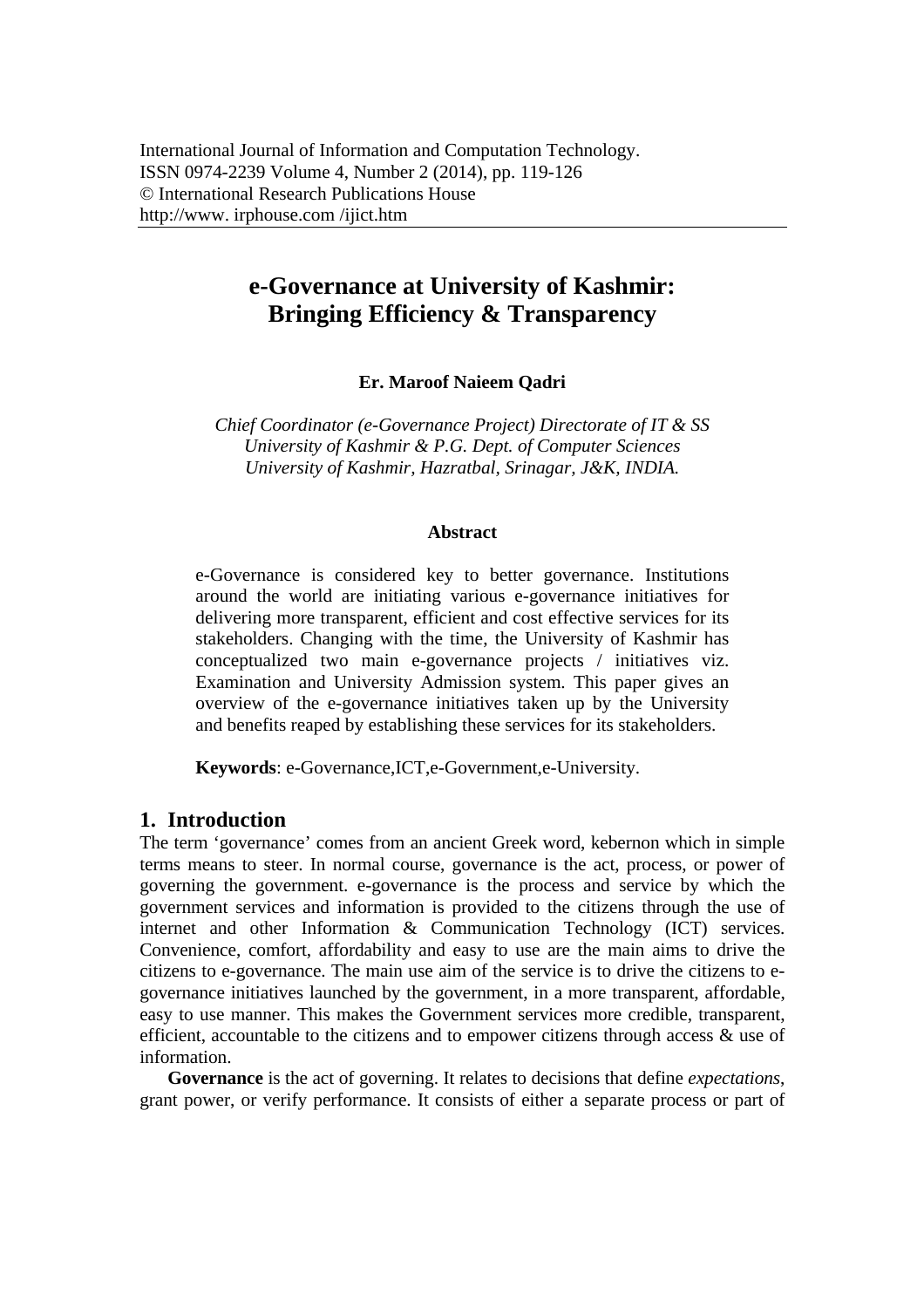management or leadership processes. A government typically administers these processes and systems.

**e-Governance** is the process by which traditional governance is modernized so as to facilitate citizens with improved services and to ensure smooth government using ICT applications. e-Governance involves new ways of governance, leadership, debating, delivery, investment, transparency, etc.

## **2. Need for e-Governance**

Governments and public sector organizations around the world are facing to reform their public administration organizations and deliver more efficient and cost effective services, as well as better information and knowledge to their stakeholders [3]. E-Governance is an effective use of Information & Communication Technology (ICT) to improve system of governance that is in place and in order to establish E-Governance of government services, we need to understand various types of services offered by the government. In India there are services offered by Central Government, State Government besides there are autonomous bodies to distinguish there are Central Universities, State Universities and Private Universities having varying enrollments and requirements.

Through the E-Governance, the government services can be made available to the citizens in a convenient, efficient and transparent manner. The three main target groups that can be distinguished in governance concepts are Government, citizens and businesses/interest groups. In e-Governance there are no distinct boundaries.

Good governance is considered to have eight major characteristics - Participation, Transparency, Effectiveness and Efficiency, Responsiveness, Accountability, Equity and Inclusiveness, Rule of Law, as in for the effective and efficient governance [10]. If all these properties revolve around the ICT, it would emerge as one of the best solutions for the citizens and ensures that beneficiary of the government services get it as citizen centricity, service oriented and in transparent manner. E-Governance is not about software and hardware, but about people and processes, it is to support and simplify governance for government, citizens and businesses. The use of ICT can connect all three parties and support processes and activities.

#### **3. e-Governance Model**

According to Gartner [6], e-governance will mature according the four-phase egovernance maturity model.

#### **3.1 Phase**  $\bullet$ **: Information - Presence**

In the *first phase*, e-Governance means, publication of information on the web, providing the public (G2C & G2B) with relevant information. The government information is available to the public electronically and is visible 24x7x365 days a year; processes are described and become more transparent, which improves democracy and service.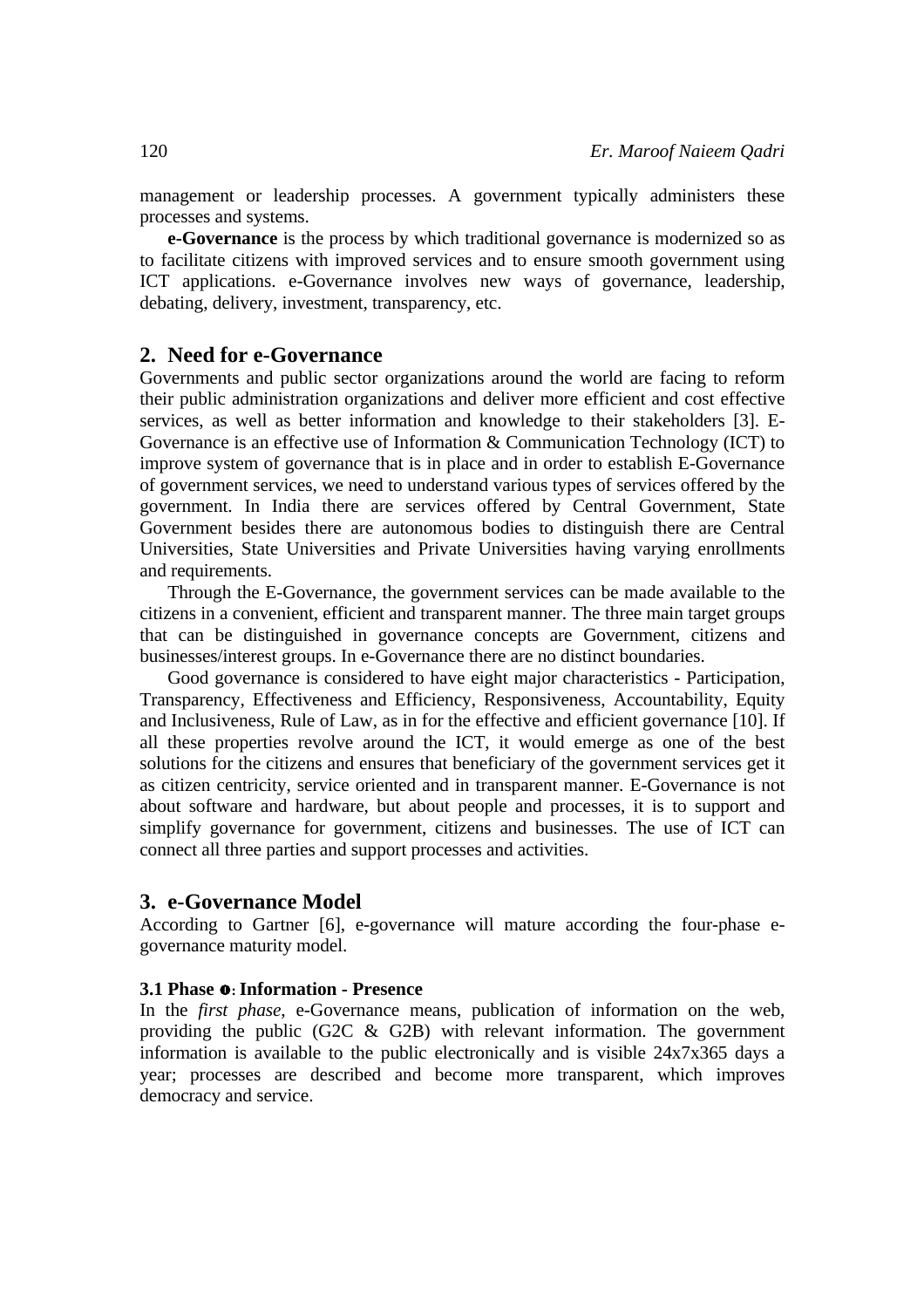

Fig. 1: E-Governance Maturity Model (Gartner, 2000).

# **3.2 Phase @: Interaction - Intake Process**

In the *second phase*, the interaction stage offers simple interactions between governments and citizens (G2C), government to business (G2B) or government agency to government agency (G2C). Interaction stage websites provide e-mail contact and interactive forms that generate informational response. Application intake can be done online round the clock, which normally would only have been possible at a counter during opening hours.

# **3.3 Phase**  $\bullet$ **: Transaction - Complete Transaction**

With *phase three*, the complexity of the technology is increasing, complete transactions can be done without going to an office as fee paying for services/renewals can be done online, or submitting bids for procurement contracts. Examples of online services like filling online admission forms, examination forms, visa and passports etc.

### **3.4 Phase**  $\bullet$ **: Transformation - Integration & Organizational Changes**

The *fourth phase*, is clearly aligned with the concept of governance, involves a reinvention of how government functions are conceived and organized. In this phase cost savings, efficiency and customer satisfaction are reaching highest possible levels.

# **4. e-Governance Challenges**

All implementers and drivers of e-governance initiatives agree that the biggest challenge of deploying e-governance is not technology but change management. Change management is important not only in terms of cultural change but also in terms of changing operations and processes workflow that the automated environment will introduce.

various benefits and advantages of e-enabling the system should be communicated clearly right at the beginning to ensure popular support, which will lead to greater chances of success. People need to be made understand that the introduction of IT will not take away existing jobs but will make them easier, and if less manpower is It's important to educate people at all levels about the benefits of technology. The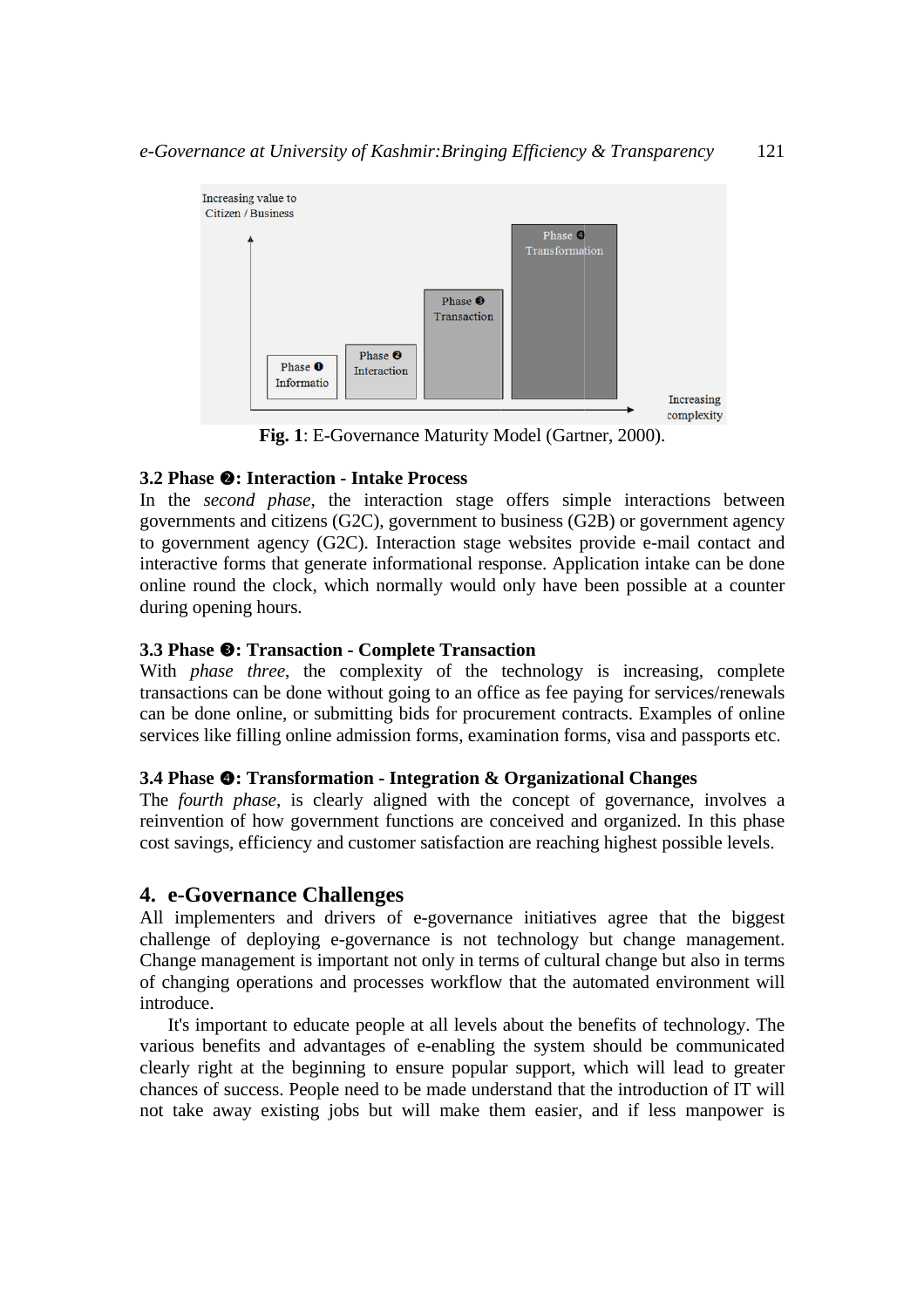required for operations the staff can be re-deployed elsewhere with no threat to their career growth path.

The key challenges with electronic governance are not technology or Internet issues but organizational issues like [11]:

- 4.2.1 Redefining rules and procedures
	-
- 4.2.2 Information transparency 4.2.3 Legal issues
- 4.2.4 Infrastructure, Skill and Awareness
- 4.2.5 Access to right information 4.2.6 Interdepartmental collaboration
- 4.2.7 Tendency to resist the change in work culture

**5. e-Governance at University of Kashmir**  The University of Kashmir has established a full-fledged Directorate of Information Technology & Support System (IT  $\&$  SS) for its IT related activities. All efforts to modernize the system of governance through the implementation of E-Governance in the University and its established subsidiaries started with an ambitious project of e-Governance in year 2008; The project in collaboration with Ministry of communication & Information Technology, Govt. of India, New Delhi with an aim to bring transparency in University, admissions, student registration, examination and administration.

To begin with, the University made available on-line services pertaining to admission, examinations & its other allied activities. Information centers have been established under the e-Governance initiatives in all government-affiliated colleges ensuring the transmission of data through e-based mechanism on University Wide Area Network. These centers serve as e-services delivery centers for the students at their respective colleges & regions as well as support centers for the respective colleges by digitizing the data at their sources.

The entire e-Governance solutions are designed & developed in-house through a highly competent, committed & capable group of engineers working with a missionary zeal. To ensure development of quality solutions of international standards, the services of multinational companies through consultancy & collaborative exchanges are hired. This has helped in University developing its own core competencies. The E-Governance services developed and implemented generate sufficient revenue to meet E-Governance related various budgetary requirements for salaries of man power, upgradation and maintenance of IT infrastructure. The revenue is generated through different sources including IT service charges, consultancy & trainings.

#### **5.1 Objectives of the e-Governance Initiatives at University of Kashmir**

In order to create efficiency, transparency and accountability in the system the following e-Governance initiatives have been taken at University pf Kashmir :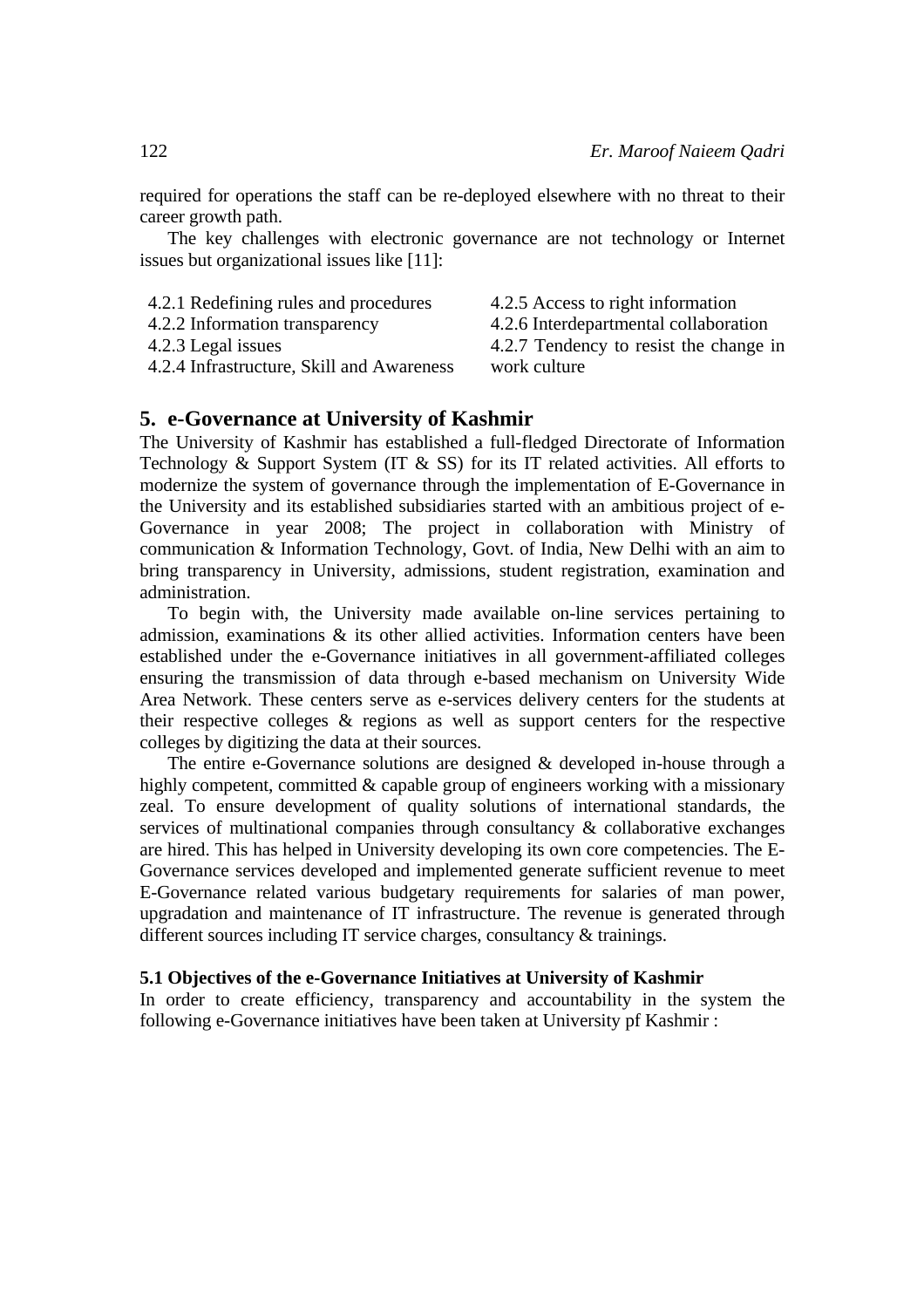- i. eGov Examination .
- ii. eGov Administration.
- iii. Development of requisite IT infrastructure at each University Campus / Department / Centre.
- iv. Introduction of online services for students, colleges / departments, paper-setters & evaluators.
- v. In-house development of entire E-Governance solutions.
- vi. Establishment of one Information Centre at each University affiliated college with appropriate infrastructure, connectivity and manpower.

## **5.2 e-Governed Systems Developed, Rolled and Live at University of Kashmir**  *5.2.1 E-Governance of Admission System*

The e-governed system for management of the University admission processes automates the processes online and it has the following features:

| of<br><i>i</i> . Ensures online submission<br>Applications forms for entrance<br>tests.<br>ii. Auto Filled Academic Details<br>iii. Auto-Eligibility Check<br>iv. Campus Preferences<br>v. Auto Roll No Allocation<br>vi. Exam Centre Allocation | vii. Auto generation of e-Admit Cards<br>viii. Form Printout & Fee Receipt<br>ix. Pay at any J&K Bank branch<br>x. Submit Hardcopy at any College<br>xi. Scanning of OMR Sheets<br>xii. Auto Generation of Merit<br>List.<br>Selection List and Waiting List |  |  |  |
|--------------------------------------------------------------------------------------------------------------------------------------------------------------------------------------------------------------------------------------------------|--------------------------------------------------------------------------------------------------------------------------------------------------------------------------------------------------------------------------------------------------------------|--|--|--|
| e-Report Generation                                                                                                                                                                                                                              |                                                                                                                                                                                                                                                              |  |  |  |
| List of candidates (Date-Wise, Category-Wise, District-Wise, Gender-Wise                                                                                                                                                                         |                                                                                                                                                                                                                                                              |  |  |  |
| <b>Programme-Wise Statistics</b>                                                                                                                                                                                                                 |                                                                                                                                                                                                                                                              |  |  |  |

# *5.2.2 E-Governance of Registration System*

The e-governed based registration system of the University is a complete solution for University Registration System and is capable of registering about 1 Lakh students every year appearing in various Under Graduate (UG), Post Graduate (PG) and Professional Courses. It's also capable of storing academic details of all the UG, PG and Professional Courses students from 2007 onwards. The e-registration system has the following features:

|                    | Online System for Student Registration                                                                                                |             | E-Migration                                                        | Certificate |
|--------------------|---------------------------------------------------------------------------------------------------------------------------------------|-------------|--------------------------------------------------------------------|-------------|
| ii.<br>iii.<br>iv. | through Colleges<br>Web Based Registration Verification<br><b>Registration Revival Module</b><br><b>Auto Verification of Students</b> | V1.<br>vii. | Module<br>Online Migration Dispatch<br>Module<br>Report<br>Modules | Generation  |
|                    |                                                                                                                                       |             |                                                                    |             |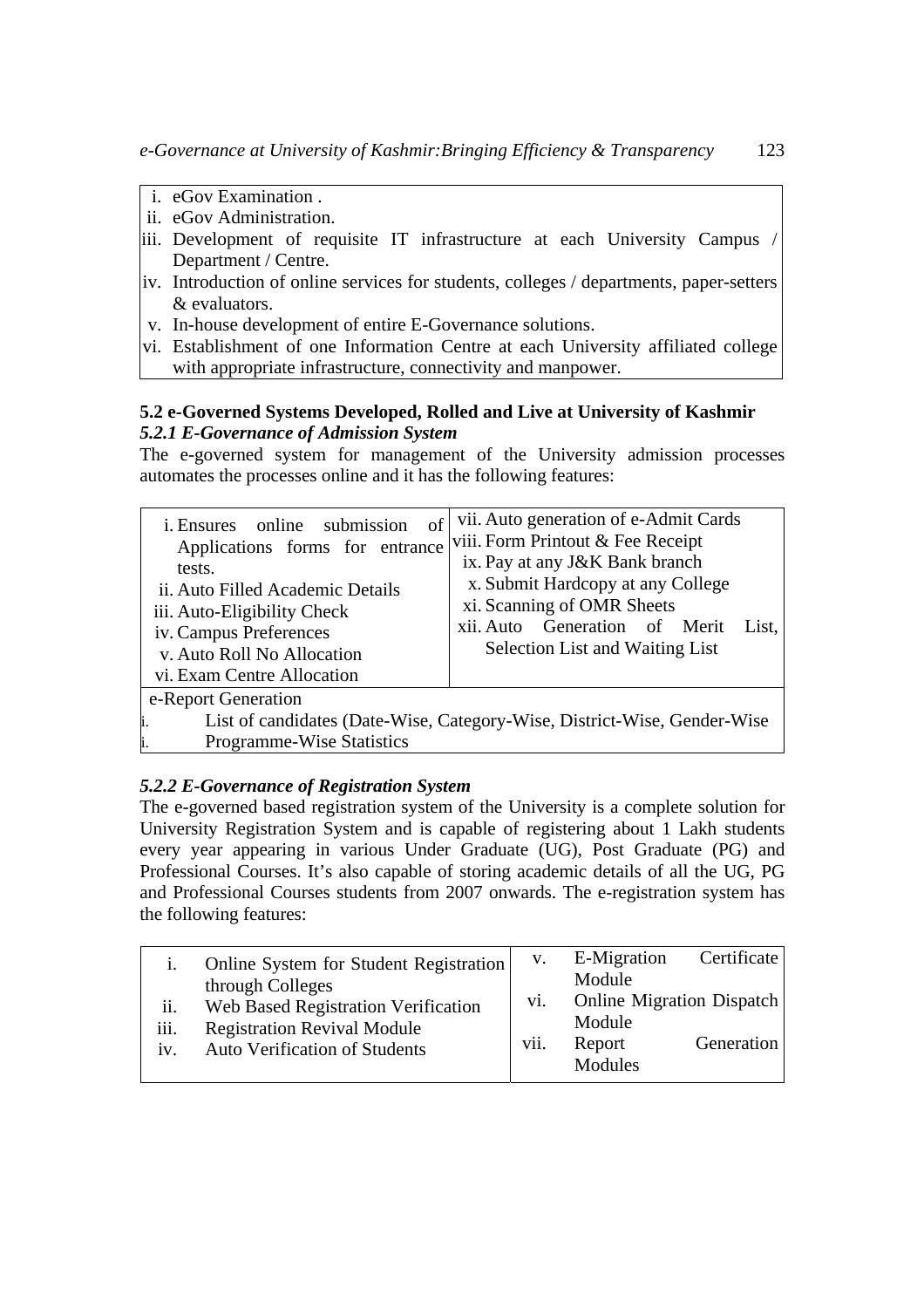# *5.2.3 E-Governance of Examination System*

Under the e-governance of examination system, the following processes have been egoverned and are live:

. Pre-Conduct processes of examination viz. online submission of auto verified / filled forms and acceptance, updation of online forms, fee reconciliation and e-admit cards.

. Post-Conduct processes of examination viz. e-governed system for auto roll number allocation, centre location and centre notification.

. E-Enrollment generation system for result processing.

# *5.2.4 E-Governance of Student Award System*

This system automates the end-to-end process of assignment and submission of the students' marks award rolls. It has made the process error-free and reduced the time and cost-overhead involved in the manual submission process. The features of e-award system are:

| i.   | Management of courses offered.      | V11.  | Optional and core papers.           |
|------|-------------------------------------|-------|-------------------------------------|
| ii.  | Intake capacity at each department  | viii. | Auto-assign, un-assign & reassign   |
|      | / college / campus.                 |       | awards by Head of Department        |
| iii. | Management of all evaluators /      |       | $(HoD)$ .                           |
|      | subject Experts                     | ix    | Deadline for submission             |
| iv.  | Management of the University's      |       | set/extended by HoD.                |
|      | academic sessions.                  | X.    | Backlog candidates / old cases also |
| V.   | Maintaining course structure of all |       | handled.                            |
|      | programmes.                         | XI.   | Randomized coding and decoding      |
| vi.  | Semester-wise subjects in each      |       | of answer scripts.                  |
|      | programme.                          | xii.  | Online filing and submission of e-  |
|      |                                     |       | Awards.                             |
|      |                                     | X111. | Auto-generation of evaluation bills |
|      |                                     |       | for evaluators.                     |

# *5.2.5 E-Governance of Grievance Redressal System*

This e-governed system automates all processes related to student counseling, queries, complaints and suggestions pertaining to various academic and administrative departments of the University. It provides a reliable and time-efficient method of grievance redressal and information dissemination for various stakeholders of the University including current students, teachers, administrators and other employees.

# **6. Conclusion**

The initiatives taken by University of Kashmir have not only brought improvement in the system but also these e-governed services have made information available to the citizens round the clock in a convenient, efficient and transparent manner resulting in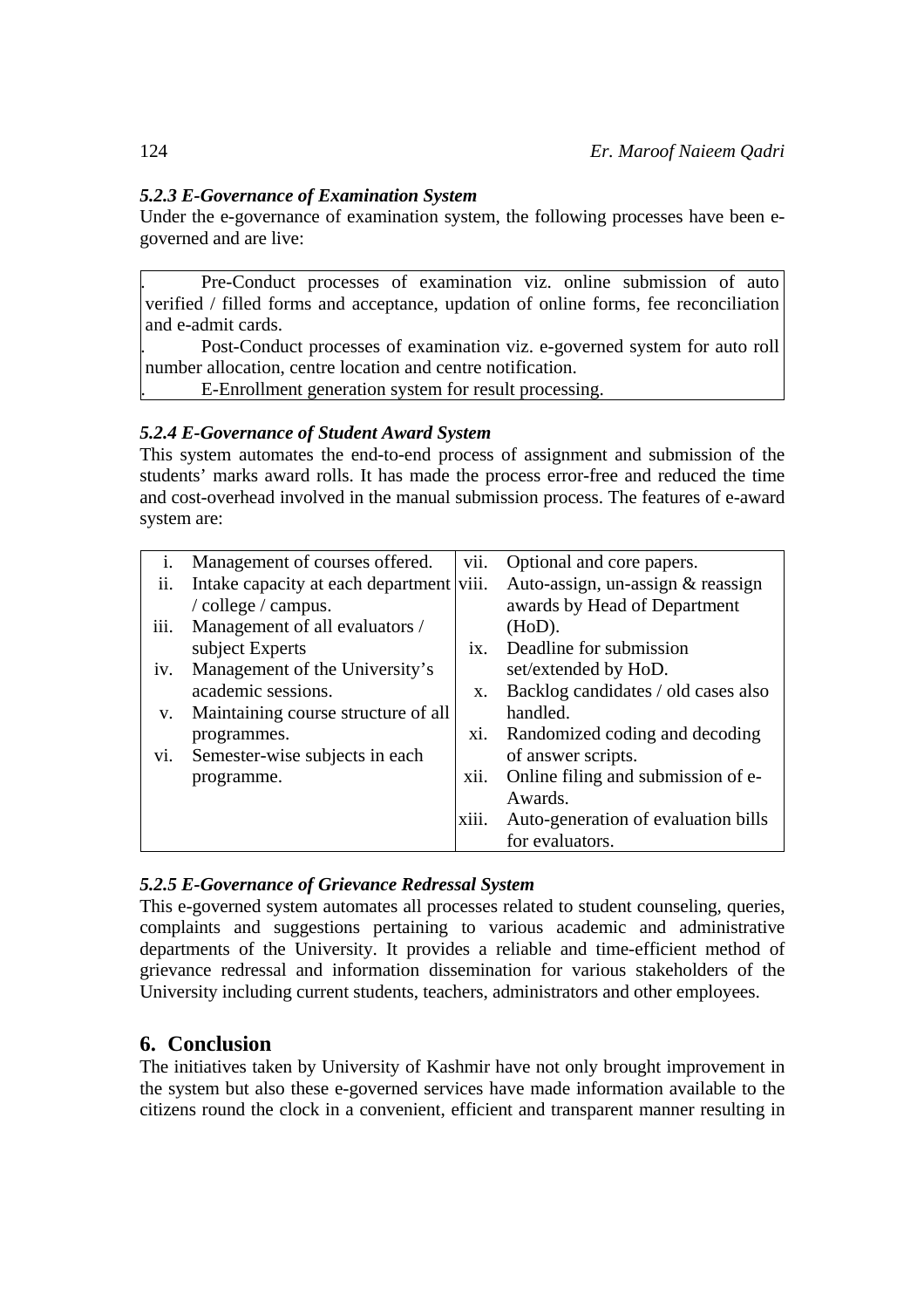good governance by obtaining its eight major characteristics - Participation, Transparency, Effectiveness and Efficiency, Responsiveness, Accountability, Equity and Inclusiveness, Rule of Law, as in for the effective and efficient governance. Success of the E-Governance is not only determined by technology but also by the consequences & acceptability by the society in general & stakeholders in particular. Universities image in the society has levitated high and these initiatives taken have played a vital role in University achieving grade "A" accreditation.

## **7. Acknowledgments**

Taking these initiatives wouldn't have been possible without the support from Department of Electronics & Information Technology, Ministry of Communication & Information Technology, Government of India. Support from top management at University of Kashmir played a vital role in its successful implementation.

I would be failing in my profession, if I don't pen down here, the dynamic leadership qualities rendered by our former Director IT & SS & Chief Coordinator (Late Dr.(Er.) Mehraj Ud Din Dar) in achieving target oriented objectives i.e. transforming the University System into an efficient and transparent system which is benefiting the society in general and students in particular. We continue to improve and create more e-governed systems in the University of Kashmir for more transparency, accountability, better reliability and service.

### **References**

- [1] Atif Iqbal and R K Bagga, "E-Governance issues in implementation".
- [2] Dr. Gunmala Suri and Sarabjeet Kaur "A study on E-Governance Initiatives in Panjab University" 7th International Conference, EMANATE 2013, on 'Education, Management and Technology' held on February 2nd, 2013 at GJIMT, Phase II, Mohali, Punjab-INDIA. GIAN JYOTI E-JOURNAL, Volume 3, Issue 2 (Apr-Jun 2013) ISSN 2250-348X.
- [3] Dr. Sanjay Kumar Dwivedi, Ajay Kumar Bharti, "E-Governance in India-Problems and Acceptability", Journal of Theoretical and Applied Information Technology.
- [4] Gartner Research (2000), "Author please supply full details".
- [5] L.Manjunatha Rao, Dr. S. Ramma Krishna, "Challenges and future trends in e-Governance",International Journal of Scientific & Engineering Research, Volume 4,Issues 9, Sep 2013.
- [6] Mickel Backus, "E-Governance & developing countries", Research Report, No.3,April 2001.
- [7] Mohammed Alshehri, Steve J. Drew, "E-government principles: implementation advantages and challenges" Int. J. Electronic Business,Vol. x,No.x,xxxx.